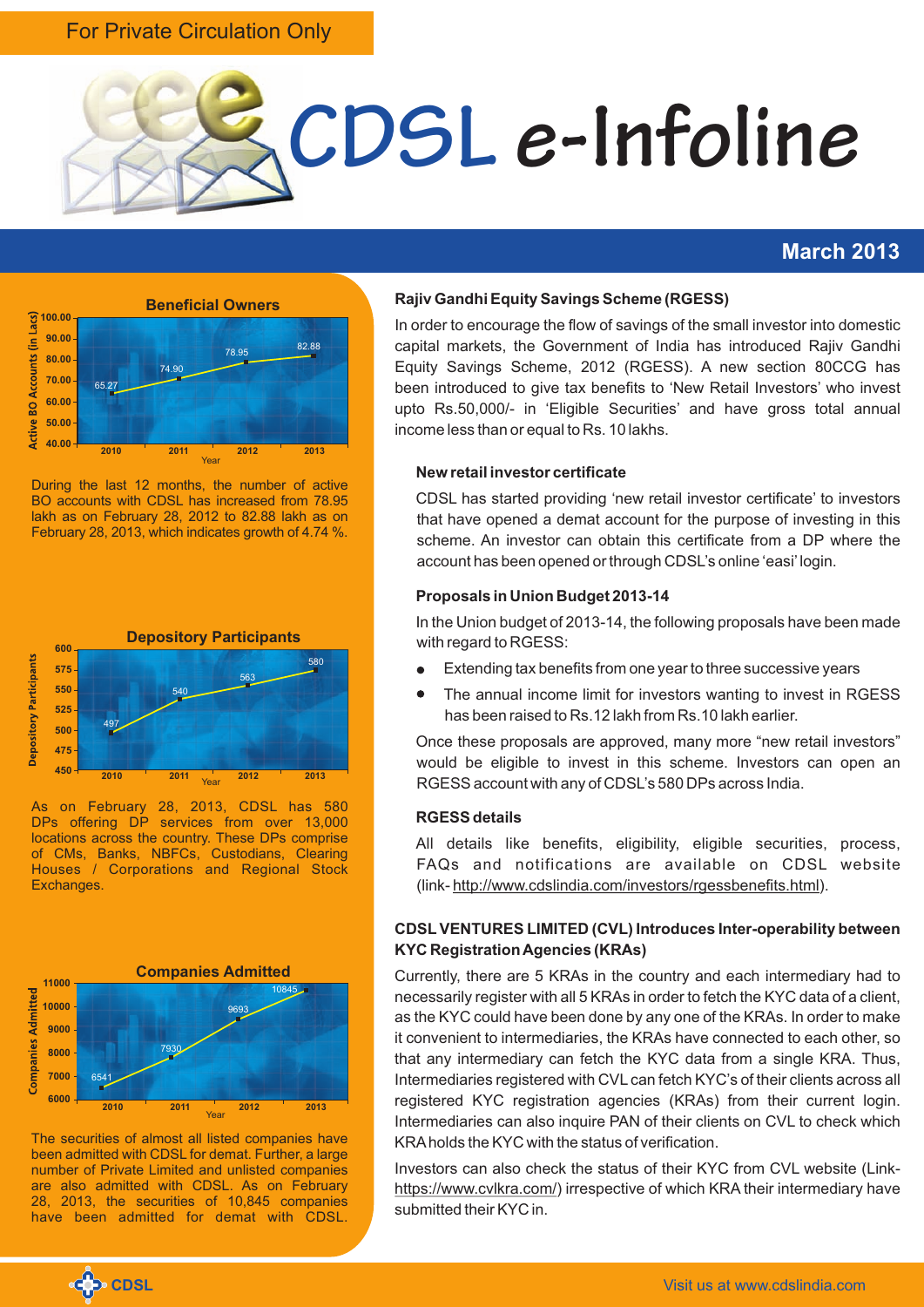# **CDSL e-Infoline**

#### **New Branch Office At Pune**

CDSL has opened a new branch in Pune, Maharashtra on February 1, 2013.

The address is as mentioned below:

Central Depository Services (India) Ltd. Office no. 15, 1<sup>*\**</sup> floor, Global Trade Centre, Above HDFC Bank L.B.S. Marg, Navi Peth, Pune - 411030

Currently, CDSL has branches in Ahmedabad, Bengaluru,

Chennai, Hyderabad, Jaipur, Kochi, Kolkata, Ludhiana and

New Delhi and Pune is CDSL's 10<sup>®</sup> branch office.

#### **Qualified Depository Participant (QDP)**

CDSL's Depository Participants (DPs), Alankit Assignments Ltd. and Anand Rathi Share & Stock Brokers Ltd. have received approvals from Securities and Exchange Board of India (SEBI) to act as Qualified Depository Participant (QDP) on February 18, 2013 and February 25, 2013. SEBI has permitted Qualified Foreign Investors (QFI) to invest in schemes of Indian mutual funds and Indian equity shares and open a demat account with QDPin India.

As on February 28, 2013, CDSL has 29 QDPs registered and eligible QFI can open a demat account with any of these QDPs spread across India.

#### **Successful Facilitation of Electronic Voting**

CDSL's e-Voting System aims to reduce the administrative and storage costs associated with Postal Ballots as well as AGMs / EGMs while facilitating immediate declaration of results after the close of the voting. Additionally, investors can cast their votes at their convenience from home / office till the last day.

Currently, 136 companies have signed the agreement with CDSL for its e-Voting System of which 40 companies have used CDSL's e-Voting platform to conduct electronic voting for AGMs and postal ballot resolutions on 46 occasions. Shareholders of Cholamandalam Investment and Finance Company Limited, Jindal Stainless Limited, ACC Limited, Ambuja Cements Limited, Jubilant FoodWorks Limited, Hathway Cable & Datacom Limited, Gujarat Apollo Industries Limited and Opto Circuits (India) Limited took the opportunity to cast their electronic votes on www.evotingindia.com in February 2013.

Further, Raymond Limited, L&T Finance Holdings Limited, Omaxe Limited, Riddhi Siddhi Gluco Biols Limited, Microsec Financial Services Limited, Jenburkt Pharmaceuticals Limited,

Gyscoal Alloys Limited, Bharti Airtel Limited, Unichem Laboratories Limited and Magma Fincorp Limited, commenced e-Voting in the month of February 2013.

#### **Green Initiative for Corporates**

CDSL's service 'Go Green'offers corporate entities to convey all communications to their shareholders through e-mail. As the name suggests, Go Green aims to use 'greener' electronic practices of communication over the conventional printing and posting physical mail.

Companies can use this inexpensive and efficient service for sending any communication to their shareholders which would result in reduced costs and contribute to a greener environment.

To register your company for Go Green, please contact Ms. Prajakta on 022-22728634, prajaktag@cdslindia.com or Mr. Anand on 022-22728153, anandt@cdslindia.com.

#### **MCX Stock Exchange (MCX-SX)**

On February 11, 2013, MCX Stock Exchange (MCX-SX) has commenced live trading in Equity and Equity Derivatives.

CDSL offers various solutions to CMs enrolled with MCX-SX. CMs of MCX-SX can use early pay-in and BO level pay-in for payin of securities and BO level pay-out for payout of securities. Detailsare available in communiqué no. 3484.

CMs of MCX-SX can pledge their securities for collateral purpose to MCX-SX directly from their CDSL accounts. Details are availablein communiqué no. 3536.

#### **Dispatch of Statements**

CDSL, based on requests from various Depository Participants (DPs), is pleased to announce its new service for dispatch of transaction cum holding statements on behalf of DPs. The objective of providing this service is to ensure timely dispatch of statements to the beneficial owners (BOs).

In order to register for this service, DPs need to enter into an agreement with CDSL. Currently, over 40 DPs of CDSL have registered for this service.

DPs can avail of this service for dispatch of physical or electronic statements to all BOs or selective BOs as per their requirement. The dispatch can be made monthly, quarterly, half yearly or annually. Monthly statements are dispatched on or before the 10th of every subsequent month. CDSL provides DPs the list of BOs to whom the statements were sent. Undelivered items are returned to DP from time to time.

For further details about the service and to sign the agreement, kindlyrefer communiqué no. 3384.

| New DPs admitted with CDSL in January-February, 2013                 |                                                                                                                                                                                                                                                                  |                                                                                           |
|----------------------------------------------------------------------|------------------------------------------------------------------------------------------------------------------------------------------------------------------------------------------------------------------------------------------------------------------|-------------------------------------------------------------------------------------------|
| <b>DPID</b>                                                          | DP Name                                                                                                                                                                                                                                                          | City                                                                                      |
| 12075900<br>12076000<br>12076200<br>12076100<br>12076400<br>12076500 | ACHINTYA SECURITIES PRIVATE LIMITED<br>AMBALAL SHARES AND STOCKS PRIVATE LIMITED<br>ACUMEN CAPITAL MARKET (INDIA) LIMITED<br><b>SRS GLOBAL SECURITIES LIMITED</b><br>WEALTH DISCOVERY SECURITIES PRIVATE LIMITED<br>TRADEJINI FINANCIAL SERVICES PRIVATE LIMITED | <b>KANPUR</b><br><b>VELLORE</b><br>KOCHI<br>FARIDABAD<br><b>DELHI</b><br><b>BANGALORE</b> |